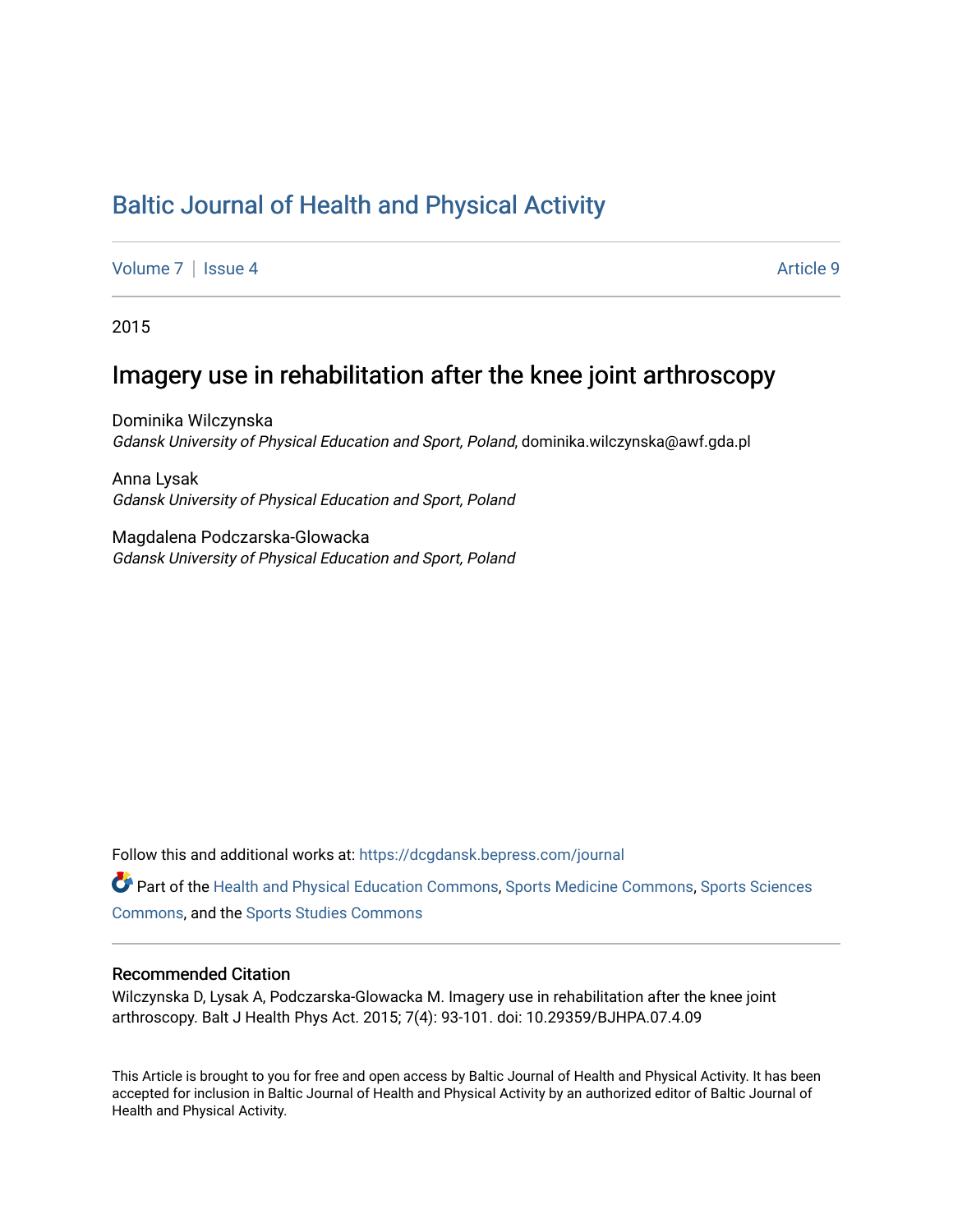# **Imagery use in rehabilitation after the knee joint arthroscopy**

**Authors' Contribution:**

- **A** Study Design
- **B** Data Collection
- **C** Statistical Analysis **D** Data Interpretation
- **E** Manuscript Preparation
- **F** Literature Search
- **G** Funds Collection

**Dominika WilczyńskaABCDEFG, Anna ŁysakABCDEFG, Magdalena Podczarska-GłowackaABCDEFG**

Gdansk University of Physical Education and Sport, Poland

| abstract                     |                                                                                                                                                                                                                                                                                                                                                                                                                                                                                                                                                                                                                                                                                                                                                                                                      |  |  |
|------------------------------|------------------------------------------------------------------------------------------------------------------------------------------------------------------------------------------------------------------------------------------------------------------------------------------------------------------------------------------------------------------------------------------------------------------------------------------------------------------------------------------------------------------------------------------------------------------------------------------------------------------------------------------------------------------------------------------------------------------------------------------------------------------------------------------------------|--|--|
| <b>Background</b>            | The objective of the study was to assess the efficiency of visualization training based on<br>motivating instructions of a general character in order to increase the knee joint mobility,<br>reduce pain and increase the quadriceps muscle mass of the thigh in patients after the<br>knee joint arthroscopy.                                                                                                                                                                                                                                                                                                                                                                                                                                                                                      |  |  |
| <b>Material/Methods</b>      | F10 outpatient clinic patients after arthroscopy of the knee joint (average age 35 yrs) were<br>subject to research. Physiotherapeutic treatment comprised an improvement program to<br>increase the range of flexion in the knee joint (full ROM), align limbs circumference and<br>reduce pain. The research group was divided into 2 subgroups. In group I, the control group,<br>improving exercises and physical treatment were applied, while in group II, the experimental<br>one, improvement and physical treatment program was expanded with visualization. The<br>sample selection was random.                                                                                                                                                                                            |  |  |
| <b>Results</b>               | The research showed that, irrespective of the time after operation, the experimental group<br>felt less pain than the control one, when the latter used classical methods of joint impro-<br>vement. It was also stated that regardless of the time after operation, the group using<br>visualization achieved greater improvement in the knee flexion than the standard group.<br>The scientists also claimed that the increase in post-operative limb circumference depen-<br>ded on the applied therapeutic method. In the group with a visualization program a linear<br>growth of limb circumference with the passage of time was observed. The experimental<br>group achieved greater improvement in the post-operative leg circumference than the<br>control group.                           |  |  |
| <b>Conclusions</b>           | The study shows that visualization may be an effective supplement of a therapeutic pro-<br>cedure; however, deeper evaluation of its efficacy at different stages of patient's improve-<br>ment requires further research and observations.                                                                                                                                                                                                                                                                                                                                                                                                                                                                                                                                                          |  |  |
| Key words                    | visualization training, knee joint, mobility, pain, arthroscopy, quadriceps, muscle mass                                                                                                                                                                                                                                                                                                                                                                                                                                                                                                                                                                                                                                                                                                             |  |  |
| article details              |                                                                                                                                                                                                                                                                                                                                                                                                                                                                                                                                                                                                                                                                                                                                                                                                      |  |  |
| <b>Article statistics</b>    | Word count: 2,160; Tables: 1; Figures: 5; References: 34<br>Received: February 2015; Accepted: September 2015; Published: December 2015                                                                                                                                                                                                                                                                                                                                                                                                                                                                                                                                                                                                                                                              |  |  |
| <b>Full-text PDF:</b>        | http://www.balticsportscience.com                                                                                                                                                                                                                                                                                                                                                                                                                                                                                                                                                                                                                                                                                                                                                                    |  |  |
| Copyright                    | © Gdansk University of Physical Education and Sport, Poland                                                                                                                                                                                                                                                                                                                                                                                                                                                                                                                                                                                                                                                                                                                                          |  |  |
| Indexation:                  | AGRO, Celdes, CNKI Scholar (China National Knowledge Infrastructure), CNPIEC, De Gruyter - IBR (International<br>Bibliography of Reviews of Scholarly Literature in the Humanities and Social Sciences), De Gruyter - IBZ<br>(International Bibliography of Periodical Literature in the Humanities and Social Sciences), DOAJ, EBSCO - Central<br>& Eastern European Academic Source, EBSCO - SPORTDiscus, EBSCO Discovery Service, Google Scholar, Index<br>Copernicus, J-Gate, Naviga (Softweco, Primo Central (ExLibris), ProQuest - Family Health, ProQuest - Health &<br>Medical Complete, ProQuest - Illustrata: Health Sciences, ProQuest - Nursing & Allied Health Source, Summon<br>(Serials Solutions/ProQuest, TDOne (TDNet), Ulrich's Periodicals Directory/ulrichsweb, WorldCat (OCLC) |  |  |
| <b>Funding:</b>              | This research received no specific grant from any funding agency in the public, commercial, or not-for-profit<br>sectors.                                                                                                                                                                                                                                                                                                                                                                                                                                                                                                                                                                                                                                                                            |  |  |
| <b>Conflict of interest:</b> | Authors have declared that no competing interest exists.                                                                                                                                                                                                                                                                                                                                                                                                                                                                                                                                                                                                                                                                                                                                             |  |  |
| <b>Corresponding author:</b> | Dr Dominika Wilczyńska, Gdansk University of Physical Education and Sport, ul. Kazimierza Gorskiego 1, 80-336<br>Gdansk, Poland Phone number: +48504050675; e-mail: domiwilczynska@gmail.com                                                                                                                                                                                                                                                                                                                                                                                                                                                                                                                                                                                                         |  |  |
| <b>Open Access License:</b>  | This is an open access article distributed under the terms of the Creative Commons Attribution-Non-commercial<br>4.0 International (http://creativecommons.org/licenses/by-nc/4.0/), which permits use, distribution, and<br>reproduction in any medium, provided the original work is properly cited, the use is non-commercial and is<br>otherwise in compliance with the license.                                                                                                                                                                                                                                                                                                                                                                                                                 |  |  |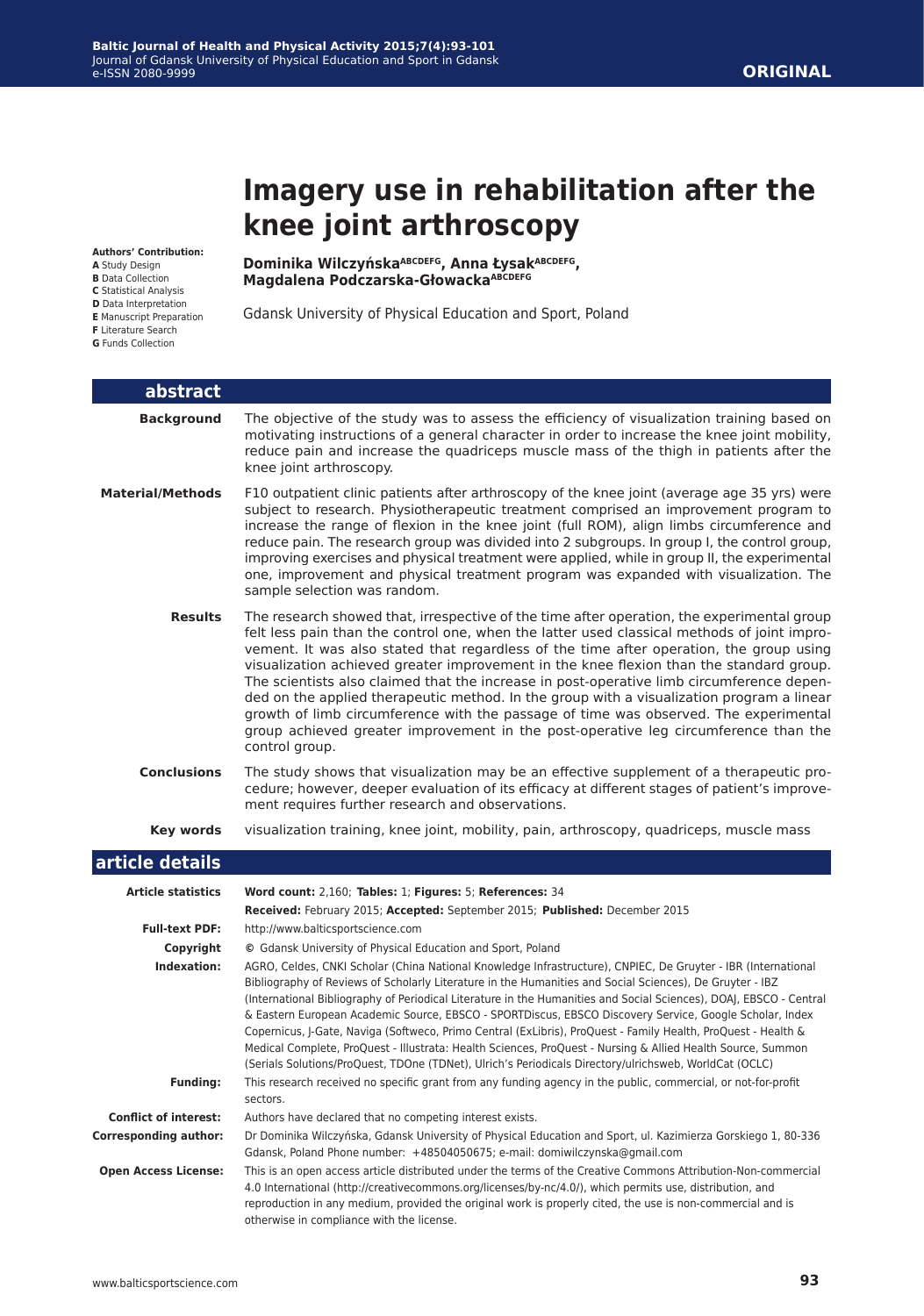# **introduction**

Arthroscopy is the most frequent procedure in diagnosis and therapy of the biggest and most susceptible to damage and overload knee joint. Its complex construction, location and primarily biomechanics of work (femoral-tibial and patellar-femoral joints have 6 degrees of freedom, and combination of movements takes place in three axes) decide that 15-30% of all body injuries affect the knee joint [1, 2]. In sport this statistics is even higher and fluctuates between 23-70% [3, 4]. Quick recovery, including daily and recreational activity, and in some cases sport activity, require both precise arthroscopy and optimal, return-oriented function and, preferably, an individualized rehabilitation model [5].

There are many works on principles of rehabilitating a patient after surgeries on the knee joint [6, 7, 8, 9]. Among well-known therapeutic methods, however not used in everyday practice, is mental visual imaging training [10], e.g. perfecting a physical skill by mental creation or recreation of perceptual functions. The present authors attempted to assess the effectiveness of this method as a supplement to classical physiotherapy. It is based on sensual, visual, flavour, kinaesthetic, smell and hearing visualizations. Imaginary training, also called visualization, is one of efficient tools in the form of planned and systematic interactions in contemporary types of psychotherapy, e.g. the Solution Focused Brief Therapy or the Cognitive Behavioural Therapy. It is also a tool in mental training in sport, as an exercise performed during injury in order to accelerate the rehabilitation process and return to sport disposition [11, 12, 13].

Visualization is a method in which optional or controlled visions of an oriented character are used, when a psychologist or physiotherapist leads a patient through suggested situations [13]. Visualization in physiotherapy, just as in sport, might have a general or specialist motivating or cognitive character. For the needs of the present study general motivating visualization was applied to increase the patient's control of the injured joint and confidence. Visualization training may refer to training, competition or rehabilitation after a surgery or a contusion [14, 15]. It becomes more important as a supplementary form of physiotherapeutic treatment used in order to let the patient return to an active life after an injury, at the same time developing self-confidence and lowering anxiety in patients. Research on sportsmen shows that when they visualize performing rehabilitation exercises making use of the sensory canal, e.g. a kinaesthetic sense, which allows them to reproduce a physical feeling of movement, their confidence and motivation for rehabilitation grow. Patients – competitors performing visualization emphasize that they feel more positive and relaxed [16]. The study also shows that if we implement visualization into physiotherapeutic treatment in sportsmen it contributes to better treatment outcomes, quicker adaptation to the whole course of rehabilitation, greater self-efficacy and pain reduction [15, 17].

#### **objective of the study**

The objective of the study was to assess the effectiveness of a classical therapeutic procedure supplemented with visualization in patients after arthroscopy of the knee joint in improving the knee joint mobility, reducing pain and increasing body mass of the quadriceps muscle in the thigh.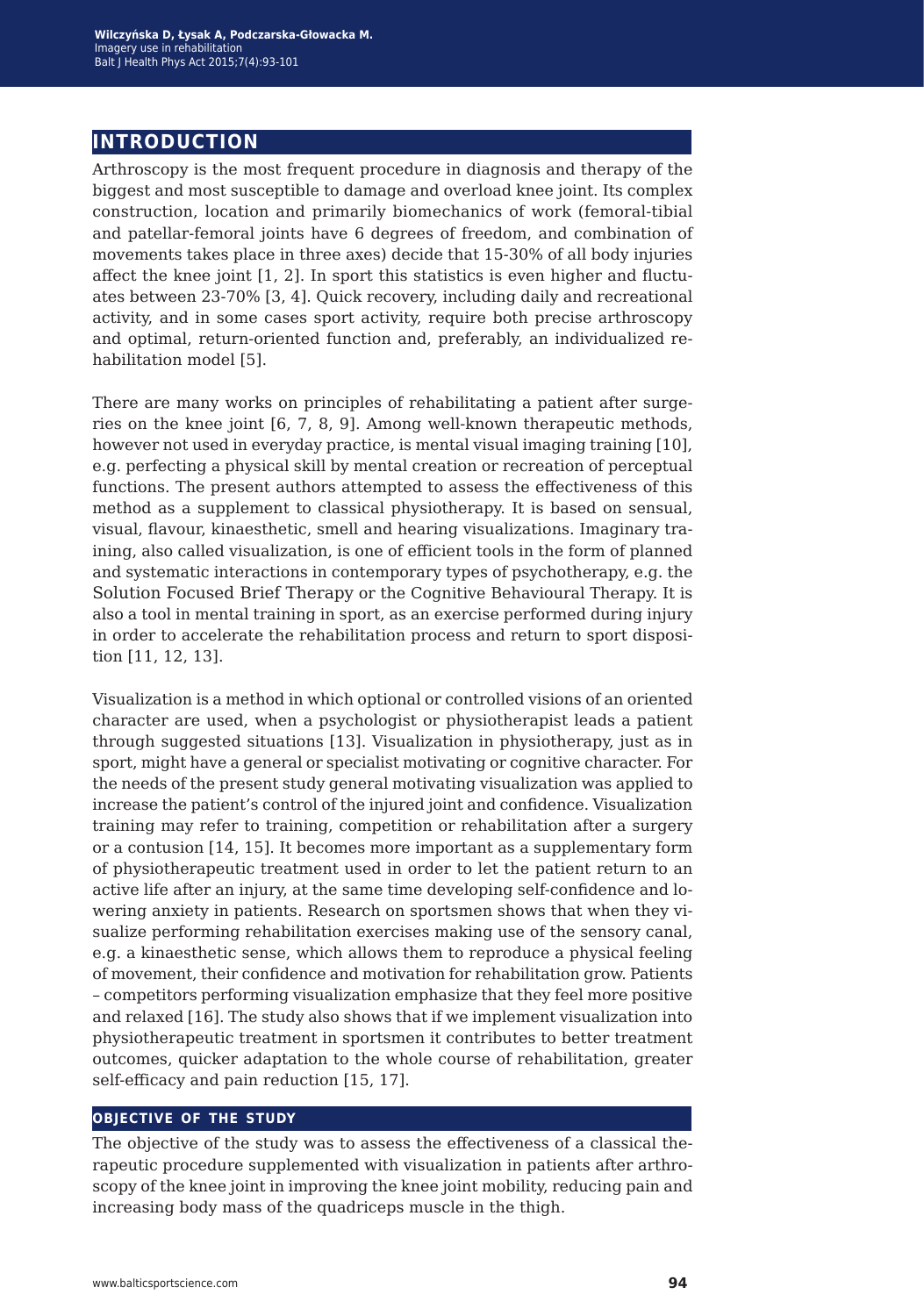## **material and methods**

10 outpatient clinic patients after arthroscopy of the knee joint (mean age 35 yrs) were subject to research. The conducted operations included sewing the medial meniscus (3 patients), reconstructing the anterior cruciate ligament (3 patients), the anterior cruciate ligament surgery (2 patients), patellar luxation and diagnosis of the articular cartilage. A test procedure was implemented after relief of soft tissue inflammation in the knee joint and when full extension of the knee was observed: in 7 patients in the fourth week and in 3 patients in the fifth week after the surgery. The test lasted for 3 consecutive weeks except Saturdays and Sundays (15 treatment days). The improvement program was implemented into the physiotherapeutic treatment in order to achieve a gradual increase in the knee joint flexion (full ROM), align the limb circumference, reduce pain, regain proprioception, which in turn would allow gait re-education, full recovery and return to every day activity.

The research sample was divided into two groups. Group I exercised in open and close kinematic chains and performed Ugul cage exercises (using customised resistance), post-isometric relaxation of hamstring and quadriceps muscles, neuromobilization of the femoral nerve, proprioception training, aqua gymnastics, functional massage of the quadriceps and patellar mobilization. Physiotherapeutic treatment consisted of electrostimulation of the quadriceps muscle, magnetic therapy, laser and cryotherapy with liquid nitrogen. The above mentioned procedure was supplemented in Group II by a method of perfecting physical skills through mental reproduction of postoperative limb movements, e.g. visualization focused on functional recovery and full efficiency. Visualization had a general, motivating and kinaesthetic character: 'I feel as every little part of this ligament slowly heals. I feel as it fuses as well. It allows the knee to function smoothly' and an external character: 'I see my knee. I imagine it myself. The whole knee is surrounded by strong ligaments' [18]. The instructions were to accelerate a rehabilitation process and recovery through bigger self-efficacy in postoperative mobility of the knee in the patients from the experimental group. The tool was developed by a sport psychologist, Kamil Wódka, PhD, for the purposes of individual work with a female Alpine skier after arthroscopy of the knee. Visualization was applied every time before the improvement program. The instructions were read every time by a physiotherapist (15 visualization sessions). The sample selection was random. The subgroups are presented in Table 1.

| Group $1(n = 5)$                            | Group II $(n = 5)$                                                             |                            |  |
|---------------------------------------------|--------------------------------------------------------------------------------|----------------------------|--|
| Physical therapeutic methods                | Physical therapeutic methods                                                   |                            |  |
|                                             | $\ddot{}$                                                                      |                            |  |
| (terminology in statistics "physiotherapy") | Visualization (terminology in statistics "physiotherapy<br>and visualization") |                            |  |
| Parameters                                  |                                                                                |                            |  |
| Mobility of the knee joint                  | $1st$ day of the therapy (n = 10)                                              | Mobility of the knee joint |  |
| Thigh circumference                         | $6th$ day of the therapy (n = 10)                                              | Thigh circumference        |  |
| Laitinen pain scale                         | $15th$ day of the therapy (n = 10)                                             | Laitinen pain scale        |  |

Table 1. Research sub groups with applied improvement procedure and evaluated parameters.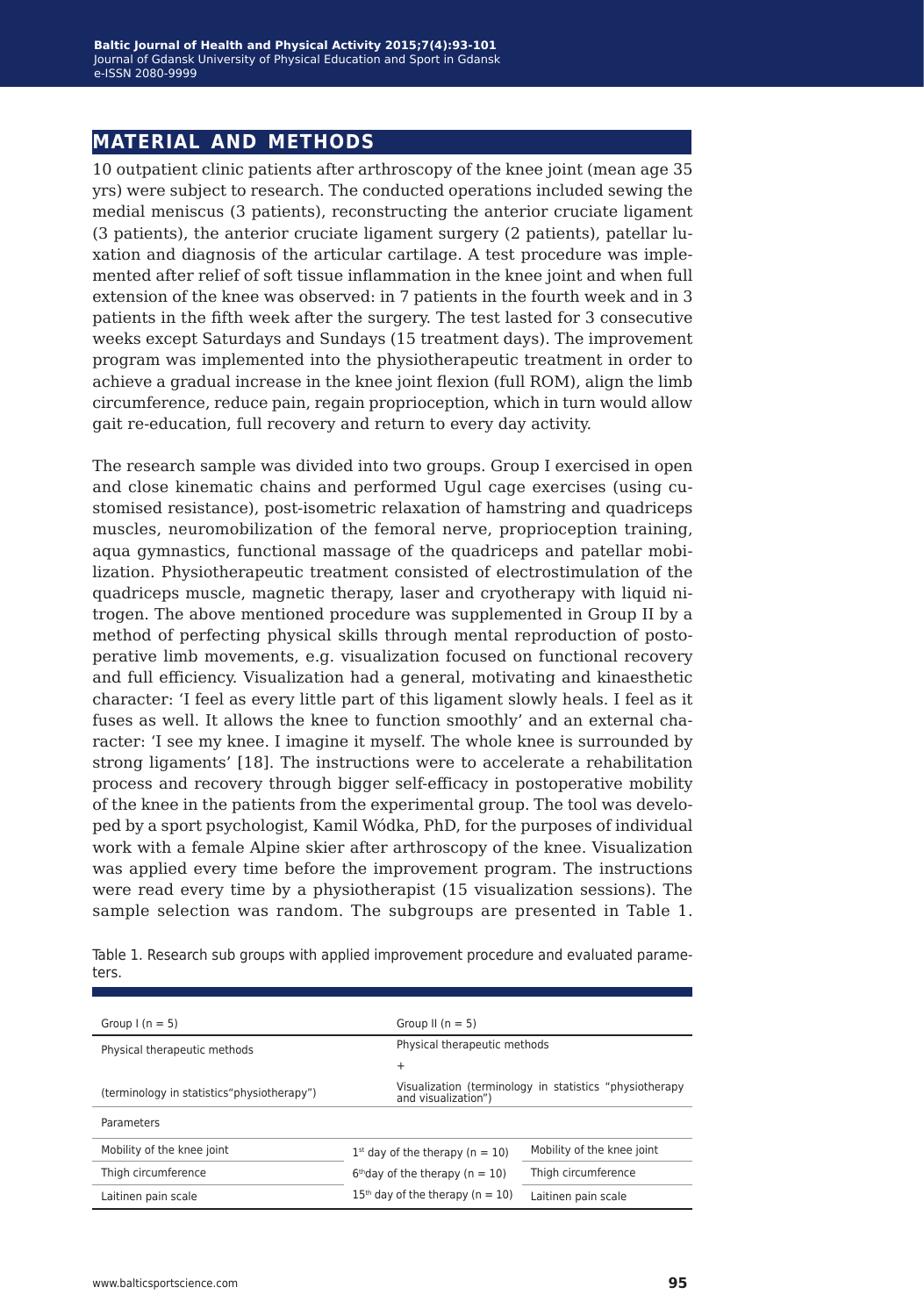Evaluation was based on limb circumferences (6 and 10cm from the patella base) measured in degrees of the range of motion of the postoperative knee joint and the modified Laitinen Pain Scale, LPS [19] (4 – unbearable pain, 0 – no pain). The collected data (6 and 10cm from the patella base) allowed creating an average circumference of the limb used in further analyses. Participation in the research was voluntary, and all the patients were informed about the applied therapy, signed the treatment agreement and consent to be included in the study. IBM SPSS Statistics v20, Microsoft Excel 2010A computer program and the analysis of variance (ANOVA) were used for statistics. Significance of differences was determined at  $p < 0.05$ .

### **results**

The reduction of pain was irrespective of the therapeutic method. It is proved by a negligible effect of interaction  $F(2, 16) = 0.88$ ,  $p = 0.436$ . It shows that the dynamics of changes were equal in both groups (the 2-way analysis of variance (ANOVA) in a mixed scheme. Regardless of the group, the level of pain lowered over time  $F(2, 16) = 61.25$ ,  $p < 0.05$ . The patients felt the strongest pain on the 1<sup>st</sup>day of treatment  $(M = 3.20, SD = 0.63)$ , a lower intensity was observed after 1 week ( $M = 2.40$ ,  $SD = 0.52$ ), and the lowest one after 3 weeks ( $M = 0.70$ ,  $SD = 0.48$ ),  $p < 0.05$ . The research results also showed that regardless of the time after the surgery the patients from the experimental group felt less pain ( $M = 1.86$ ,  $SD = 0.33$ ) than those in the group with a classical model of mobility improvement  $(M = 2.33, SD = 0.18)$ ,  $p < 0.05$ .



Fig. 1. The level of pain depending on the time and the type of treatment

Post-operative increase in limb mobility is independent of the type of a therapeutic method. A negligible effect of interaction  $F(2, 16) = 15.83$ ,  $p = 0.902$ proves the above. The range of mobility increases over time irrespective of the group:  $F(2, 16) = 23.20$ ,  $p < 0.05$ , and patients presented the most limited mobility of limbs on the 1<sup>st</sup> day of treatment ( $M = 81.00$ ,  $SD = 30.98$ ). After 1 week the mobility grew  $(M = 102.00, SD = 22.26)$  to reach the highest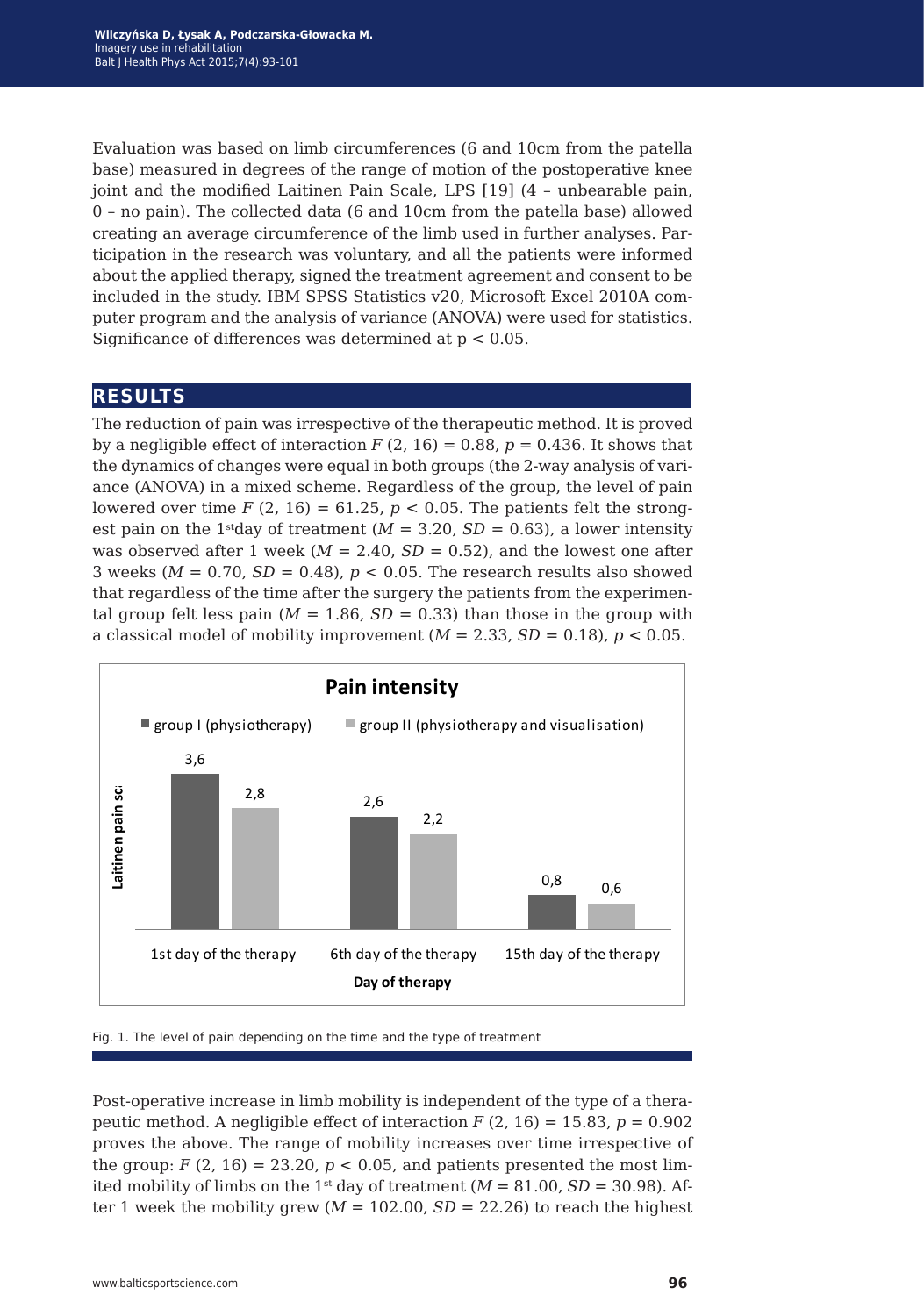level of ROM after 3 weeks ( $M = 118.50$ ,  $SD = 30.34$ ),  $p < 0.05$ . The results showed that regardless of the time after the surgery the experimental group using visualization achieved better improvement in the knee flexion than the standard group *F*(1,8) = 199.79, *p* < 0.05.



In addition, after a 3-week course of treatment the patients were not able to achieve similar ranges of motion in comparison to the ROM level in the knee joint which was not subject to operation (the mean value of this variable was ±136 degrees for the knee flexion).



Fig. 3. The range of flexion in the not operated knee joint depending on the time and the type of treatment

Increase in the circumference in the operated knee depended on the therapeutic method. In the test group, taking visualizationinto account,the linear growth ofthe limb circumference with time was noted. Such a dependence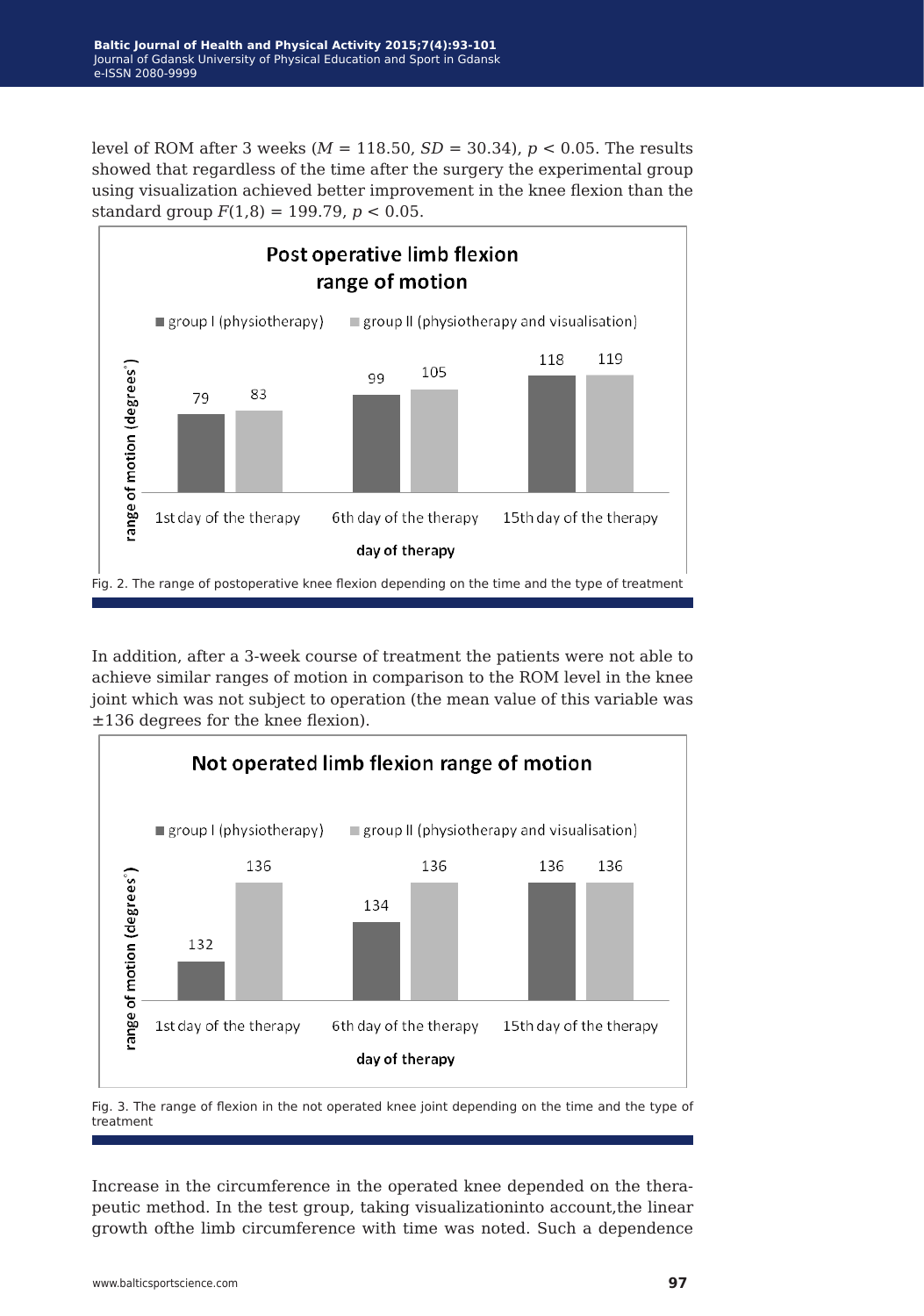has not been confirmed in the group with standard treatment. Irrespective of the time after surgery the group using visualization achieved better improvement in terms of changes in the post-operative limb circumference than the standard group  $F(2,16) = 30.90$ ,  $p < 0.05$ .

Fig. 4. Postoperative limb circumference depending on the time and the type of treatment



It was proved that the therapeutic impact was not limited to the limb after arthroscopy. An increase in the limb circumference was independent of the type of therapeutic treatment, which is indicated by an insignificant effect of interaction  $F(2, 16) = 1.48$ ,  $p = 0.258$ . The complexity of procedures in the study is shown by the fact that muscle growth of a thigh referred both to the operated and not operated limb. Also in each case, regardless of the time of measurement, significant differences in circumferences of both limbs were noted; at the same time, in Group II, in which visualization was used, the circumference of the post-operative limb was approaching the level of the not operated limb with each subsequent measurement.

Fig. 5. Not operated limb circumference depending on the time and the type of treatment

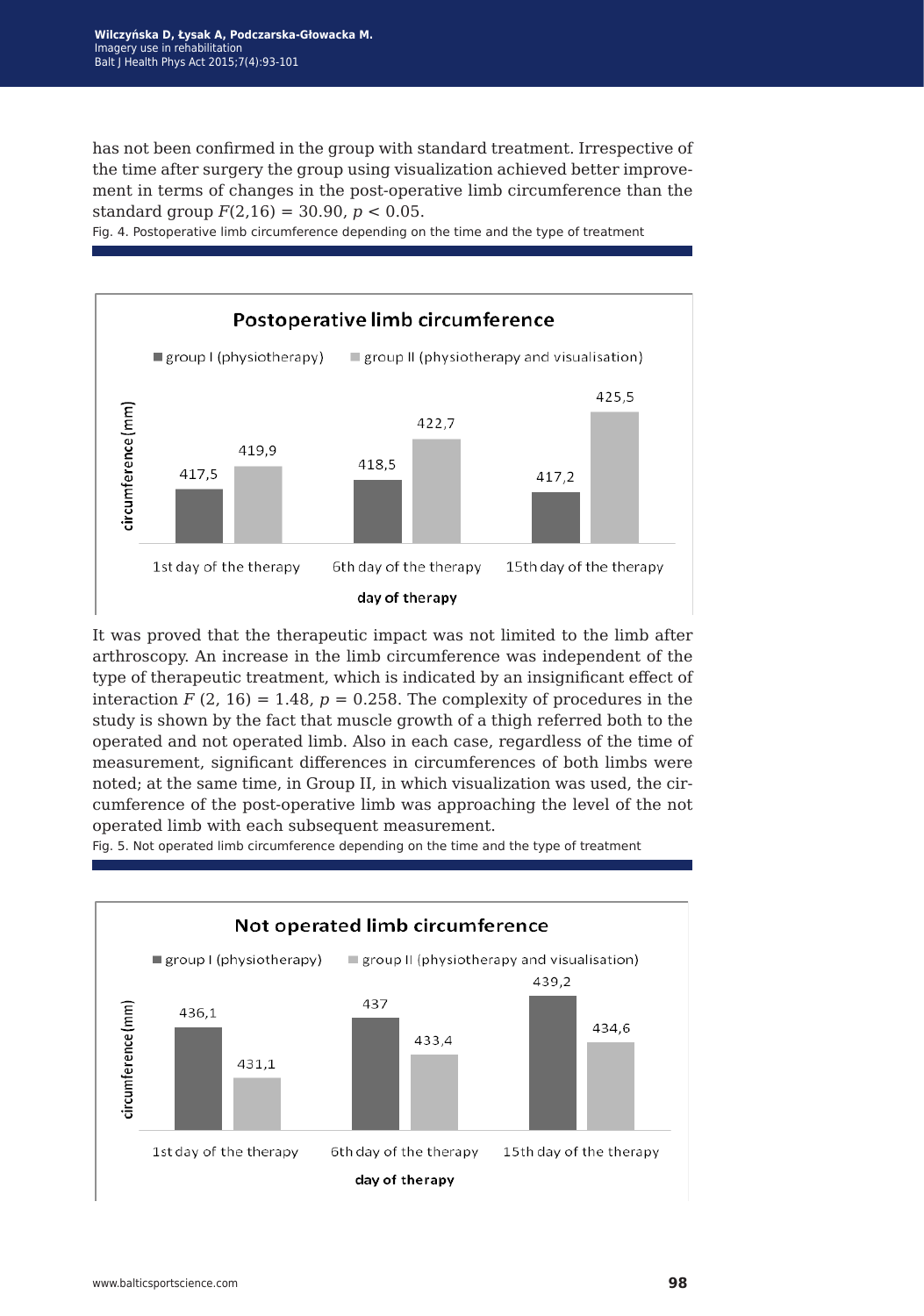## **discussion**

The obtained results showed that better effects in the process of improvement and the quest for pre-injury efficiency in the patients after the knee joint arthroscopy are yielded by a mixed therapy, i.e. physiotherapy with visualization. Similar observations have been made by other authors, including Hamson [20], Evans et al. [21] and Sardoniet al. [23]. They show, among others, a possibility to implement visualization training at various stages of patient's rehabilitation and refer to them as early, medium and late stages [23].

It has to be emphasised that visualization training (ideomotoric) is one of the most effective tools used by physiotherapists, coaches and, primarily, by psychologists. The technique itself makes use of patients' abilities of sensory perceptions, visual, hearing, kinaesthetic, flavoured or olfactory ones, to create pictures, make opinions about a situation or a person, an object or a part of the body (in the presented case – the knee joint) and equips them with attributes of authenticity even in a situation which is not an exact reflection of reality (post-injury state, arthroscopy).

Mental images resulting from a reflexion or a transformation of reality may influence the patients' functional state; moreover, when reducing or increasing the psychophysical stimulation they may affect one's emotional states and create opinions about themselves and other people [22]. During the initial stage of improvement, most often accompanied by pain, swelling, reflex muscle tension, and lack of physiological mobility, adding visual training to a traditional model of mobility improvement would primarily help to increase pain control, lower effusion, swelling and inflammation. Additionally, it could prevent postoperative adhesion, the patellar/femoral conflict and, as a consequence, improve joint mobility, help regain muscle control, proprioception, and subsequently stabilization of the knee joint. In the subsequent stages of rehabilitation the previously defined goals should be continued: tendency towards regaining muscle strength and a normal gait pattern. The patient would come back to work and every day activities would then be prepared to return to recreational activity or sport [25, 26, 27, 28].

The key role in mental visualization in the following rehabilitation stages is played by visualization of purposes as well as by motivating activity. It is very important for the final stage of rehabilitation to reduce the fear of re-injury. Mental images at this stage contain numerous verbal and visual guidance (positive reinforcement) which facilitate full utilization of an earlier damaged joint. A classical model of improvement after knee arthroscopy supplemented by visualization training eases indication and conscious realization of goals appropriate for the specific stage of rehabilitation, conscious observation and correcting one's own reactions and analysing mistakes. In addition, visualization training may be advantageous for reducing the risk of accidental decisions about undertaking and realization of motor tasks, lengthening the concentration time, increasing mental strength, reducing the fear of injury, supporting a positive attitude, which may help the recovery process and return to everyday activities [24, 29]. Moreover, research shows that guided visualization can be a favourable factor to control pain by patients [30, 31], which may affect endorphin increase [32]. There are also studies which show that if we add visualization to the rehabilitation process, it will increase the patients' level of well-being [31, 33, 34].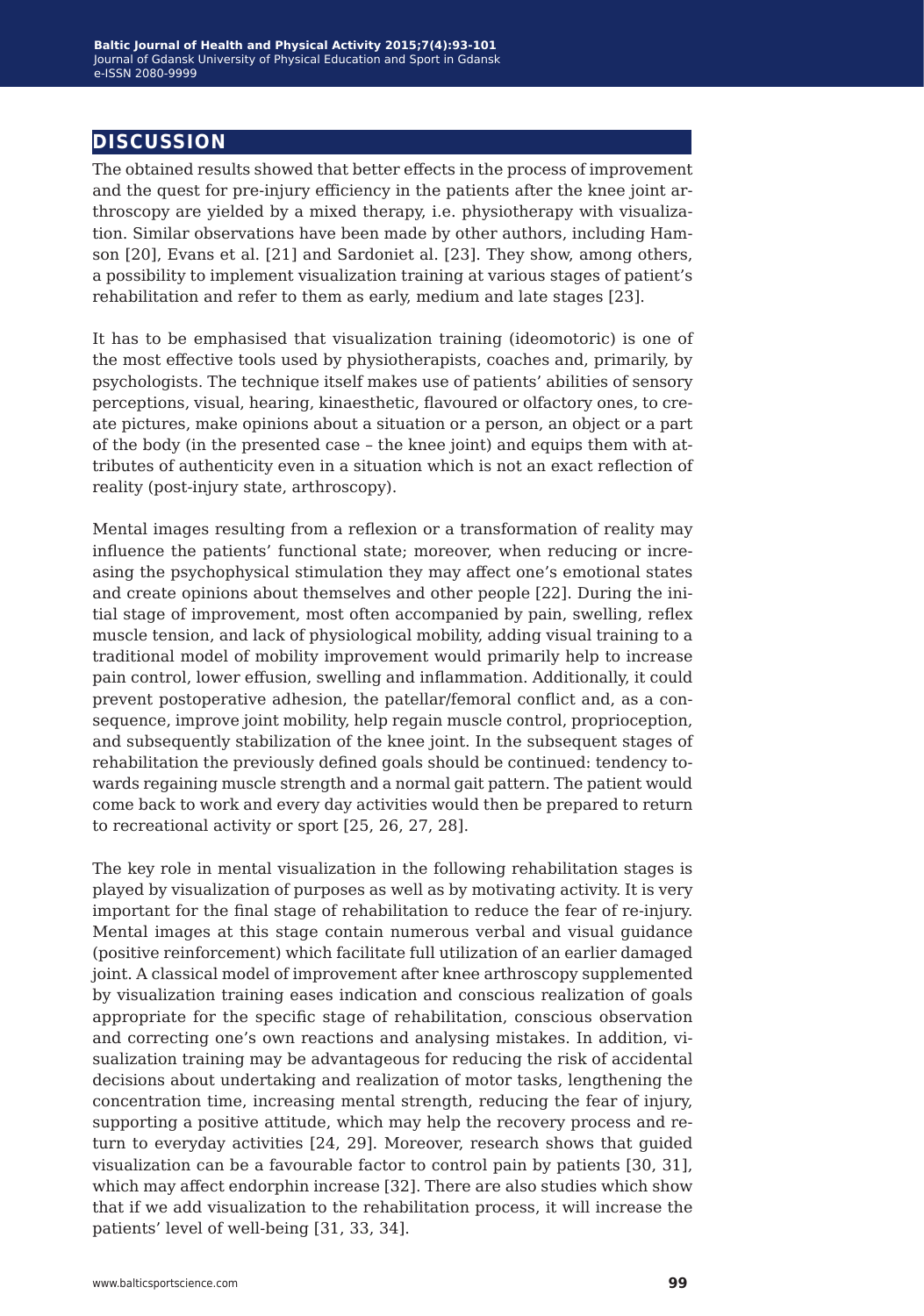#### **conclusion**

In order to provide the highest effectiveness in regaining pre-injury performance in the improvement process of a patient after the knee joint arthroscopy it is recommended to use a visualization method next to a classical therapeutic approach.

#### **references**

- [1] Dziak A. Uszkodzenia więzadeł krzyżowych kolana [Cruciate ligaments lesions]. Acta Clinica. 2001;1(4):269-274. Polish.
- [2] Kochański B, Łabejszo A, Kałużny K, et al. Knee injury a diagnostic procedure. Journal of Health Sciences. 2013;3(5):439-456.
- [3] Nagraba Ł, Okrzeja A, Mitek T. Uszkodzenia więzadła krzyżowego przedniego u sportowców [Injuries of the anterior cruciate ligament in athletes]. Arthroscopy and Joint Surgery. 2011;7(1-2):11-17. Polish.
- [4] Widuchowski J. Diagnostyka obrażeń stawu kolanowego u sportowców [Injuries of the knee joint in athletes – diagnostic evaluation]. Medicina Sportiva 2005;9(4):293-302. Polish.
- [5] Czechowska D, Milert A, Golec J, Szczygieł E, Golec E. Ocena wyników rehabilitacji chorych po częściowej resekcji łąkotki przyśrodkowej stawu kolanowego w oparciu o autorski program usprawniania [Effect of physiotherapy based on authors' own rehabilitation program in patients after partial resection of the medial meniscus of the knee]. Kwartalnik Ortopedyczny. 2012;4:479-488. Polish.
- [6] Stolarczyk A, Kurdziel J, Nagraba Ł, Miotek T, Nowak P. Wpływ fizjoterapeutycznego postępowanian a wyniki leczenia uszkodzeń więzadła krzyżowego przedniego w zależności od okresu, w jakim wykonano rekonstrukcję [Anterior cruciate ligament injury: The influence of physiotherapy on the operative treatment results, depending on the time of the ACL reconstruction]. Arthroscopy and Joint Surgery. 2009;5(2):11-24. Polish.
- [7] Dias JM, Mazuquin BF, Mostagi FQ, et al. The effectiveness of postoperative physical therapy treatment in patients who have undergone arthroscopic partial meniscectomy: systematic review with meta-analysis. Journal of Orthopaedic and Sports Physical Therapy. 2013;43(8):560-76.
- [8] Goodwin PC, Ratcliffe J, Morrissey MC. Physiotherapy after arthroscopic partial meniscectomy surgery: an assessment of costs to the National Health Service, patients, and society. Int J Technol Assess. 2005;21(4):452-8.
- [9] Morrissey MC, Milliqan P, Goodwin PC. Evaluating treatment effectiveness: benchmarks for rehabilitation after partial meniscectomy knee arthroscopy. Am J Phys Med Rehab. 2006;85(6):490-501.
- [10] Jankowska S. Potęga umysłu, czyli doping doskonały. [The power of the mind, an excellent doping]. In: Annales Academiae Medicae Stetinensis – Neurokognitywistyka w Patologii i Zdrowiu 2011-2013. Szczecin: Pomorski Uniwersytet Medyczny w Szczecinie; 2013, 99-104. Polish.
- [11] Lazarus A. Wyobraźnia w psychoterapii. Podstawowe techniki. [Imagery inpsychotherapy. Basic techniques]. Gdańsk: GWP; 2000. Polish.
- [12] Curwer B, Palmer S, Ruddell P. Poznawczo-behawioralna terapia krótkoterminowa. [Cognitive-behavioural short-term therapy]. Gdańsk: GWP; 2005. Polish.
- [13] Zapotoczna D. Wyobraź sobie siebie! Wizualizacja jako narzędzie rozwoju w sporcie. [Imagine yourself! Visualization as a tool for sport development]. Magazyn Trenera. 2012;20:18-21. Polish.
- [14] Martin KA, Moritz SE, Hall CR. Imagery use in sport: A literature review and applied model. The Sport Psychologist. 1999;13:245-268.
- [15] Hare R, Evans L, Callow N. Imagery use during rehabilitation from injury: a case study of an elite athlete. The Sport Psychologist. 2008;22:405-422.
- [16] Sordoni CA, Hall CR, Forwell L. The use of imagery by athletes during injury rehabilitation. Journal of Sport and Rehabilitation. 2000;9:329-338.
- [17] Wesch N, Hall C, Prapavessis H, et al. Self-efficacy, imagery use, and adherence during injury rehabilitation. Scandinavian Journal of Medicine and Science in Sports. 2012;22:695-703.
- [18] Nowicki D. Trening relaksacyjny i wyobrażeniowy w procesie przygotowania startowego. [Visualization and relaxation training during preparation period in sport]. In: Kłodecka-Różalska J, editor. Przekraczanie umysłem możliwości ciała. [Using mind to overcome body abilities]. Warszawa: COS; 1996. Polish.
- [19] Dobrogowski J, Sedlak K. Ocena kliniczna chorego z bólem przewlekłym [Clinical evaluation of a patient with chronic pain]. In: Dobrogowski J, Kuś M, Sedlak K, Wordliczek J, eds. Ból i jego leczenie [Pain and its treatment]. Warszawa: PWN; 1996. Polish.
- [20] Hamson J. The effects of mental imagery on recovery time and adherence to sport-injury rehabilitation programs of college athletes. Salt Lake City, Utah: American Alliance for Health, Physical Education, Recreation and Dance; April 2006.
- [21] Evans L, Hare R, Mullen R. Imagery use during rehabilitation from injury. Journal of Imagery Research in Sport and Physical Activity. 2006;1(1):1-19.
- [22] Sordoni CA, Hall CR, Forwell L. The use of imagery in athletic injury rehabilitation and its relationship to self-efficacy. Physiotherapy Canada. 2002;54:177-185.